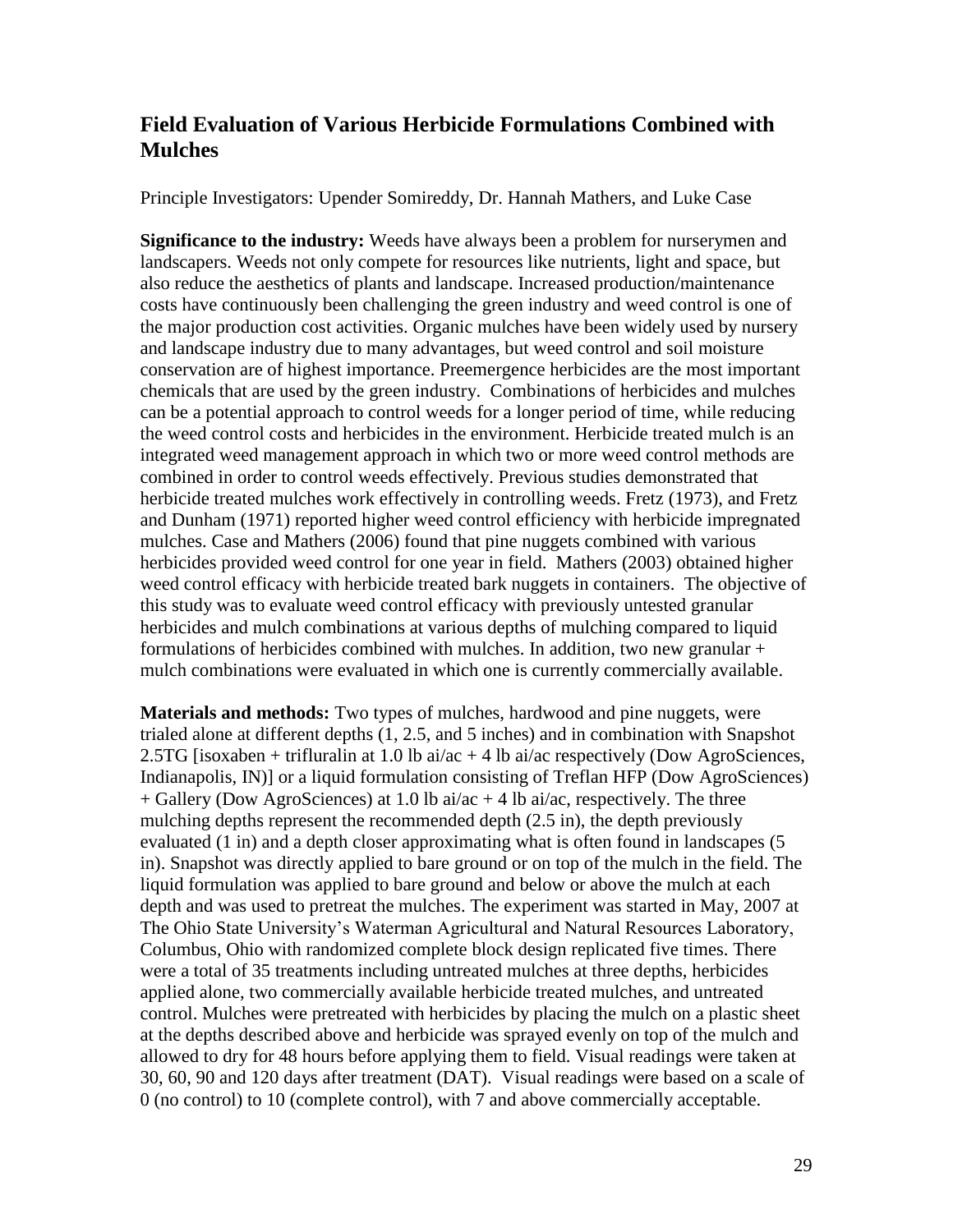Weed fresh weights were determined by taking a one square foot area within each  $3' \times 3'$ (0.92m x 0.92m) plot. To reduce bias, the same area (center, upper right corner, left side, etc.) within each plot was used.

**Results and Discussion:** Eight treatments had below commercially acceptable levels of weed efficacy by visual ratings at 30, 60, 90, and 120 DAT: snapshot applied alone, snapshot applied over one inch hardwood, treflan + gallery applied alone, treflan + gallery applied over one inch pine nuggets (except at 30 DAT), treflan + gallery treated pine nuggets at one inch (except at 120 DAT), untreated pine nuggets at one inch depth, untreated hardwood at one inch depth, and control. All other treatments have shown above commercially acceptable level of weed efficacy (Table 1). There was not a significant difference in terms of visual rating between 2.5 inch depth and 5.0 inch depth mulching depth either applied alone or with herbicides (data not shown). Some of the one inch depth mulch treatments also performed well (commercially acceptable level) in controlling weeds until 120 DAT. Visual ratings of some of the treatments that have less than commercially acceptable level were not always supported by weed fresh weights. This may have been due to the one square foot area within each plot may/may have not had weeds present, but were present elsewhere in the plot. Weed fresh weight data (Table 2) was not consistent across all the evaluation periods but generally increasing at each date. At 30 DAT, there was no significant difference with any of the treatments from the control in terms of weed fresh weight (little weed growth present at 30 DAT). At 60 DAT, all the treatments were different from the control except snapshot applied alone. At 90 DAT, five treatments (snapshot applied over one inch hardwood mulch, treflan+gallery, treflan+gallery over one inch pine nuggets, treflan+gallery treated pine nuggets at one inch depth, untreated pine nuggets at one inch depth, and untreated hardwood at one inch depth) did not provide significantly higher weed fresh weight than the control. The only treatment that was not significantly different from the control at 120 DAT for weed fresh weight was untreated pine nuggets. Since there were no significant differences between 2.5 and 5.0 inches (either with herbicide or without) for pine nuggets of hardwood, it would be economically feasible to use the 2.5 inch depth.

Data was also analyzed as a factorial, which excluded the untreated plots to determine which depth, mulch, method, herbicide and different combinations of these are superior for weed control. Although data will not be shown, a summary of the analyses follows.

*Herbicide* (Snapshot vs. Treflan + Gallery as a liquid). Across all other factors, there was no significant difference between the two types of formulations.

*Method* (herbicide applied over, under, or used to pretreat mulch). Herbicides applied under the mulches have significantly better weed control than the herbicides applied over mulches and herbicide treated mulches across all the herbicide and mulch combined treatments.

*Depth* (1 inch, 2.5 inches, or 5 inches). Visual ratings and weed fresh weights of oneinch depth mulch are significantly lower from the other two depths (2.5 and 5.0 inches) of mulches across all methods, mulches and herbicides, and visual ratings for 2.5 inches depth mulch are significantly lower than five inches depth across methods and herbicides. *Mulch* (pine nuggets vs. hardwood). Pine nuggets were significantly better than hardwood for weed control; however, there was also a significant interaction with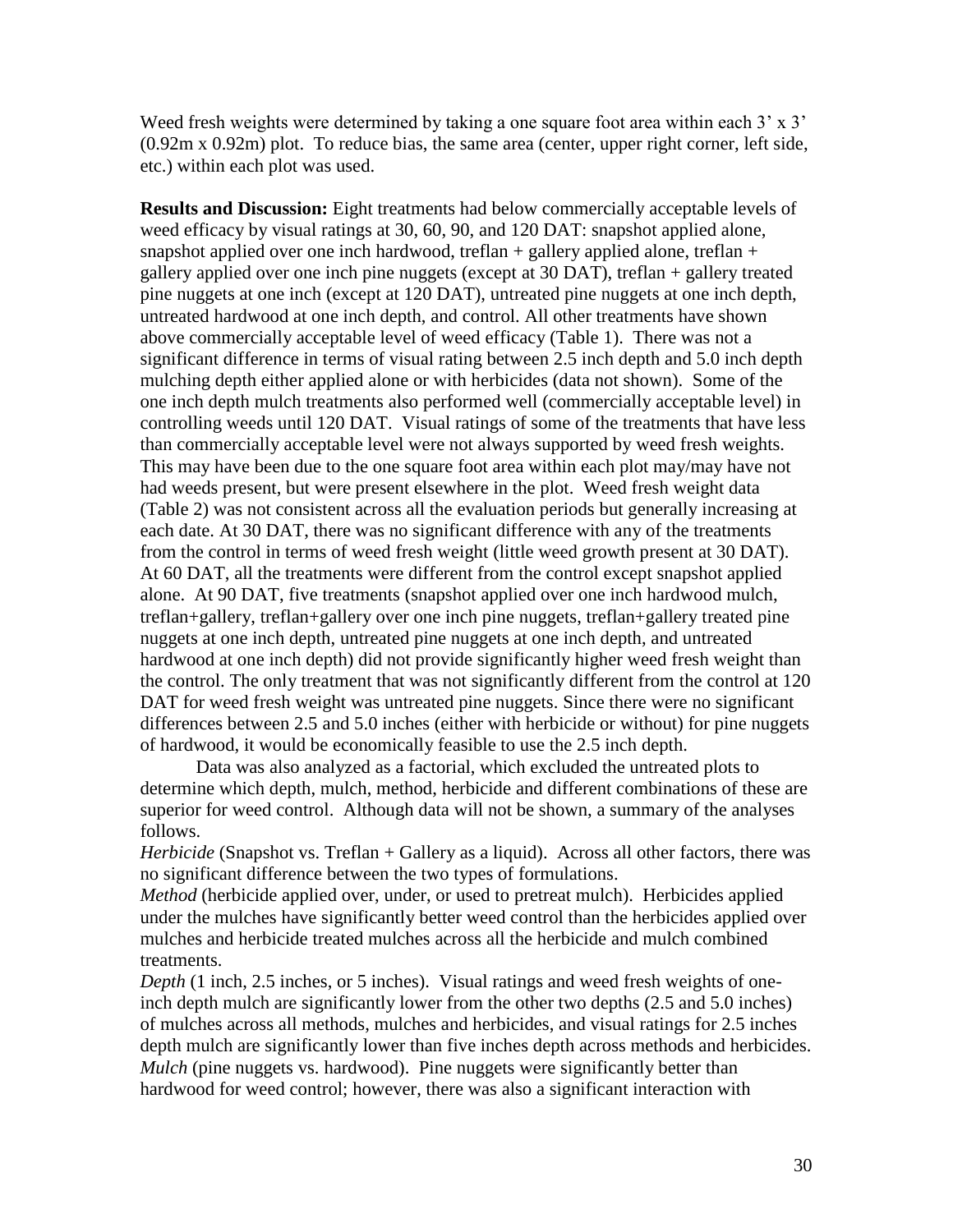herbicide. Pine nuggets and snapshot provided better weed control than pine nuggets and Treflan + Gallery; however, hardwood provided better weed control when combined with Treflan + Gallery when compared to hardwood combined with Snapshot across the other effects. The herbicide and mulch interaction was not as evident with pretreating with hardwood and pine nuggets performing equally well with Treflan + Gallery.

Future research: For this study, soil analysis will be performed to determine herbicide presence in the soil at different intervals. Future research could also include phytotoxicity to various annuals and perennials, use of different herbicides, and use of granulars below mulch (as opposed to on top of like this study).

Literature Cited:

Case, L. and H. Mathers. 2006. Field Evaluation of Herbicide Treated Mulches. Proc Southern Nurs. Assoc. Research Conference. 51:402-405

Fretz, T.A. 1973. Herbicide-impregnated mulches for weed control in container nursery stock. Scientia Hort. 19:165-170.

Fretz, T.A. and C.W. Dunham. 1971. The incorporation of herbicides into organic mulches for weed control in ornamental plantings. J. Amer. Soc. Hort Sci. 96:280-284.

Mathers, H. 2003. Novel methods of weed control in containers. HortTechnology 13:28- 31.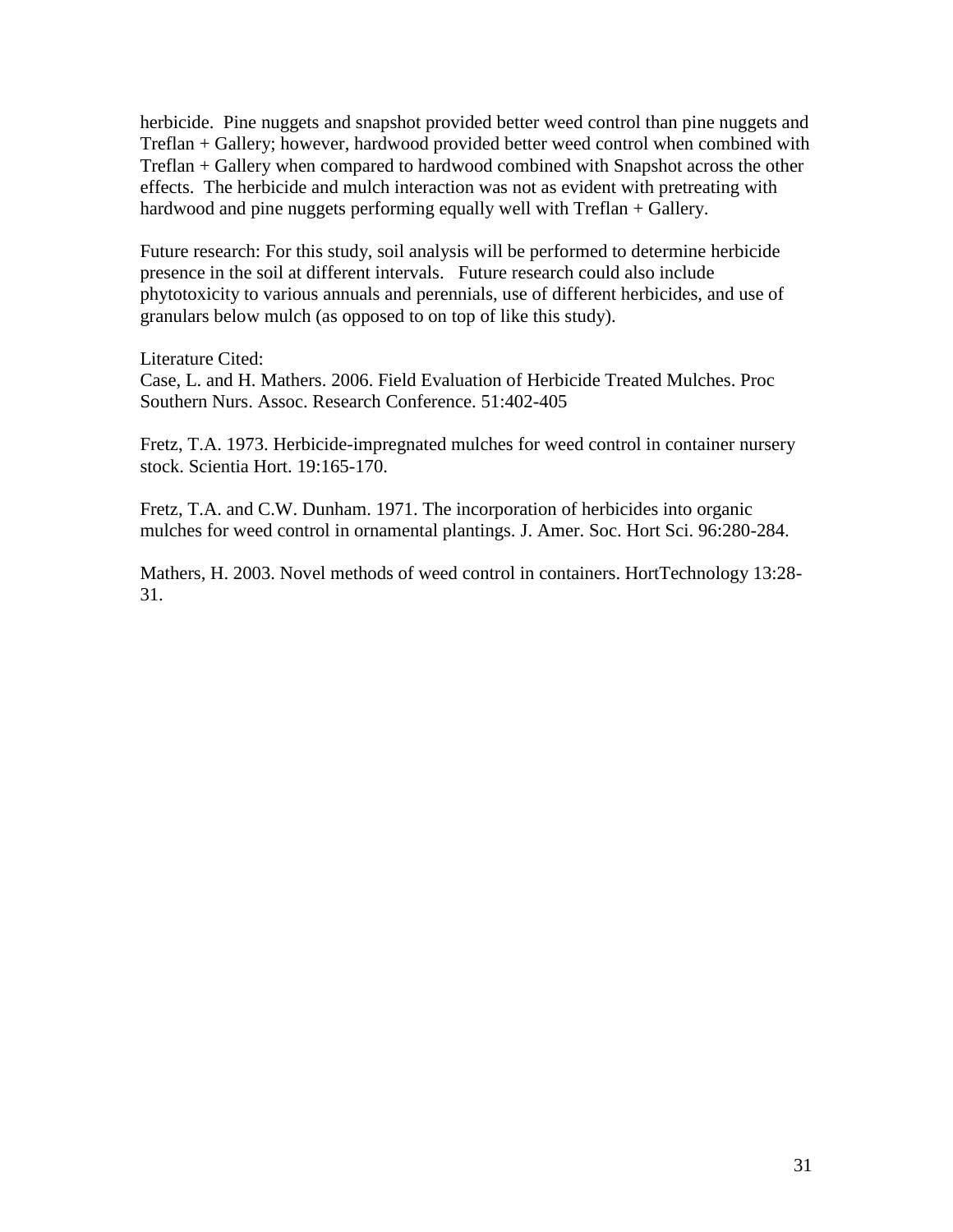| <b>Treatments</b>                                  |                     |                           |                  | 30 DAT 60 DAT 90 DAT 120 DAT |
|----------------------------------------------------|---------------------|---------------------------|------------------|------------------------------|
| Snapshot                                           | $6.2 \text{ ghi}^2$ | $5.8$ gh                  | 4.2 g            | 2.8h                         |
| Snapshot over pine nuggets (PN) $@$ 1 inch depth   | 9.8ab               | $9.6$ abc                 | 8.8 abcd 9.2 ab  |                              |
| Snapshot over pine nuggets $@$ 2.5 inches depth    | 9.6 abc             | $9.5$ abc                 | 10a              | $9.6$ ab                     |
| Snapshot over pine nuggets $@$ 5.0 inches depth    | 10a                 | $9.8$ ab                  | 10a              | 9.6ab                        |
| Snapshot over Hard wood (HW) @ 1 inch depth        | 5i                  | 4.6 h                     | 6.2 f            | $5.6$ efg                    |
| Snapshot over Hard wood $@$ 2.5 inches depth       | $9.6$ abc           | 9 abcd                    | 9 abcd           | 9.6 ab                       |
| Snapshot over Hard wood $@$ 5.0 inches depth       | 10a                 | 10a                       | 10a              | 10a                          |
| $Treflan + Gallery$                                | $6.8$ fgh           | $5.2$ gh                  | 4.6 g            | $4.2$ gh                     |
| Treflan + Gallery over pine nuggets $@$ 1 inch     | $7.6$ efg           | $6.8$ efg                 | $6.5 \text{ ef}$ | 6.6 de                       |
| Treflan + Gallery over pine nuggets $@ 2.5$ inches | 10a                 | $9.6$ abc                 | 10a              | $9.6$ ab                     |
| Treflan + Gallery over pine nuggets $@$ 5.0 inches | 10a                 | 10a                       | 9.8ab            | 10a                          |
| Treflan + Gallery under pine nuggets $@$ 1 inch    | 10a                 | 9.8ab                     | 9.8ab            | 9.4 ab                       |
| Treflan + Gallery under pine nuggets $@ 2.5$ inch  | 9.8ab               | $9.6$ abc                 | 9.8ab            | 9.6 ab                       |
| Treflan + Gallery under pine nuggets $@$ 5.0 inch  | 9.8ab               | 10a                       | 9.8ab            | 9.6ab                        |
| Treflan + Gallery over HW $@$ 1 inch               | 8 def               | $7.6$ def                 | 9 abcd           | 8.8 abc                      |
| Treflan + Gallery over HW $@$ 2.5 inch             |                     | 9.4 abcd 8.6 abcd 8.4 bcd |                  | 8.6 abc                      |
| Treflan + Gallery over HW $@$ 5.0 inch             | $9.6$ abc           | $9.4$ abc                 | $9.6$ abc        | $9.4$ ab                     |
| Treflan + Gallery under HW $@$ 1 inch              |                     | 9.2 abcd 8.2 bcde 8 de    |                  | 8.6 abc                      |
| Treflan + Gallery under HW $@$ 2.5 inch            | 10a                 | 10a                       | 10a              | 10a                          |
| Treflan + Gallery under HW $@$ 5.0 inch            | $9.8$ ab            | 9.2 abcd 10 a             |                  | 10a                          |
| Treflan + Gallery treated PN $@$ 1 inch            | $6.2$ ghi           | $6.4$ fg                  | $6.5 \text{ ef}$ | $7.6$ cd                     |
| Treflan + Gallery treated PN $@$ 2.5 inches        | 10a                 | $9.6$ abc                 | 9.8 ab           | 10a                          |
| Treflan + Gallery treated PN $@$ 5.0 inches        | 10a                 | 10a                       | 10a              | 10a                          |
| Treflan + Gallery treated HW $@$ 1 inches          | 8.4 bcde 8 cdef     |                           | 8.6 abcd 8.6 abc |                              |
| Treflan + Gallery treated HW $@$ 2.5 inches        | 9.8ab               | $9.4$ abc                 | $9.8$ ab         | $9.4$ ab                     |
| Treflan + Gallery treated HW $@$ 5.0 inches        | 10a                 | 9.8 ab                    | 10a              | 9.8 ab                       |
| Untreated PN @ 1.0 inch                            | 5.8 hi              | 4.6 <sub>h</sub>          | $5.2$ fg         | $4.6$ fg                     |
| Untreated PN @ 2.5 inch                            | 8.2 cdef            | 8 cdef                    | 8.2 cd           | 9 abc                        |
| Untreated PN @ 5.0 inch                            | 10a                 | 10a                       | 10a              | 10a                          |
| Untreated HW @ 1.0 inch                            | 5i                  | 4.4 h                     | 6.4f             | 6 ef                         |
| Untreated HW @ 2.5 inches                          | 9 abcde             | 8.6 abcd 8.4 bcd          |                  | 8.4 bc                       |
| Untreated HW $@$ 5.0 inches                        | $9.6$ abc           | 9.2 abcd 9.6 abc          |                  | 10a                          |
| Weedstop (HW) at recommended depth                 | 9.8ab               | $9.4$ abc                 | $9.6$ abc        | 9.6 ab                       |
| Mulch (HW) with snapshot                           | 10a                 | $9.8$ ab                  | $9.6$ abc        | 10a                          |
| Control                                            | 0j                  | 0 <sub>i</sub>            | 0 <sub>h</sub>   | 0 <sub>i</sub>               |

**Table 1. Visual ratings at 30, 60, 90, and 120 days after treatment during 2007**

 $z =$ Treatments with similar letters in the same column are not significantly different based on LSD ( $\alpha$  = 0.05).